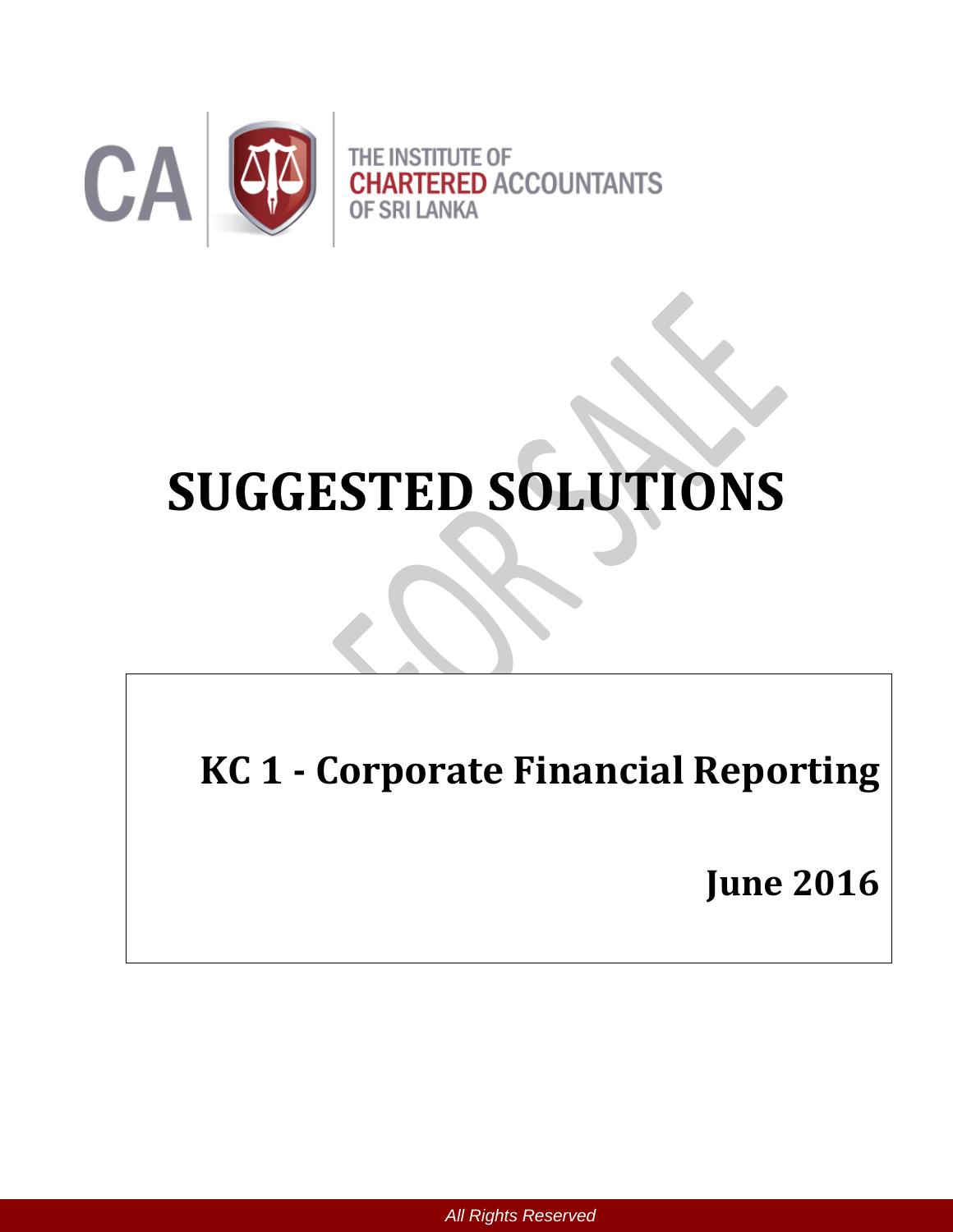## **Answer 01**

Relevant Learning Outcome/s: 1.1.1, Advise on the application of Sri Lanka Accounting Standards in solving complicated matters. 1.1.2, Recommend the appropriate accounting treatment to be used in complicated circumstances in accordance with Sri Lanka Accounting Standards. 1.1.3, Evaluate the outcomes of the application of different accounting treatments. 1.1.5 Evaluate the impact of the use of different expert inputs to financial reporting.

 $\blacktriangledown$ 

## **Suggested Detail Answer**

(a) (i)

## **Defect** to the set of the set of the set of the set of the set of the set of the set of the set of the set of the set of the set of the set of the set of the set of the set of the set of the set of the set of the set of t

| Deleffeu tax              | Acc<br>Base | Tax Base | TD        | Tax<br>rate | DT<br>Liability    |
|---------------------------|-------------|----------|-----------|-------------|--------------------|
| <b>PPE</b><br>Revaluation |             |          | 196,700   | 28%         | 55,076             |
| surplus                   |             |          | 1,500,000 | 28%         | 420,000<br>475,076 |

DT expense resulting from PPE should be recognised in P/L.

DT charge resulting from the revaluation of the building should be recognised in OCI.

(ii) A deferred tax asset shall be recognised for the unused tax losses carried forward to the extent it is probable that future taxable profits will be available against which the unused tax losses can be utilized.

Existence of unused tax losses and the fact that tax losses will be there in the next year is strong evidence that the future taxable profits will not be available.

Therefore a deferred tax asset should be recognised in the P/L only to the extent of Rs. 475,076 (420,000+55,076).

The balance amount of deferred tax asset not recognised due to the existences of unused tax losses should be disclosed.

| i.e. DTA on unused tax loss: 2,500,000 x 28% = 700,000 |           |
|--------------------------------------------------------|-----------|
| DTA recognized                                         | (475,076) |
| Balance DTA not recognized                             | 224,924   |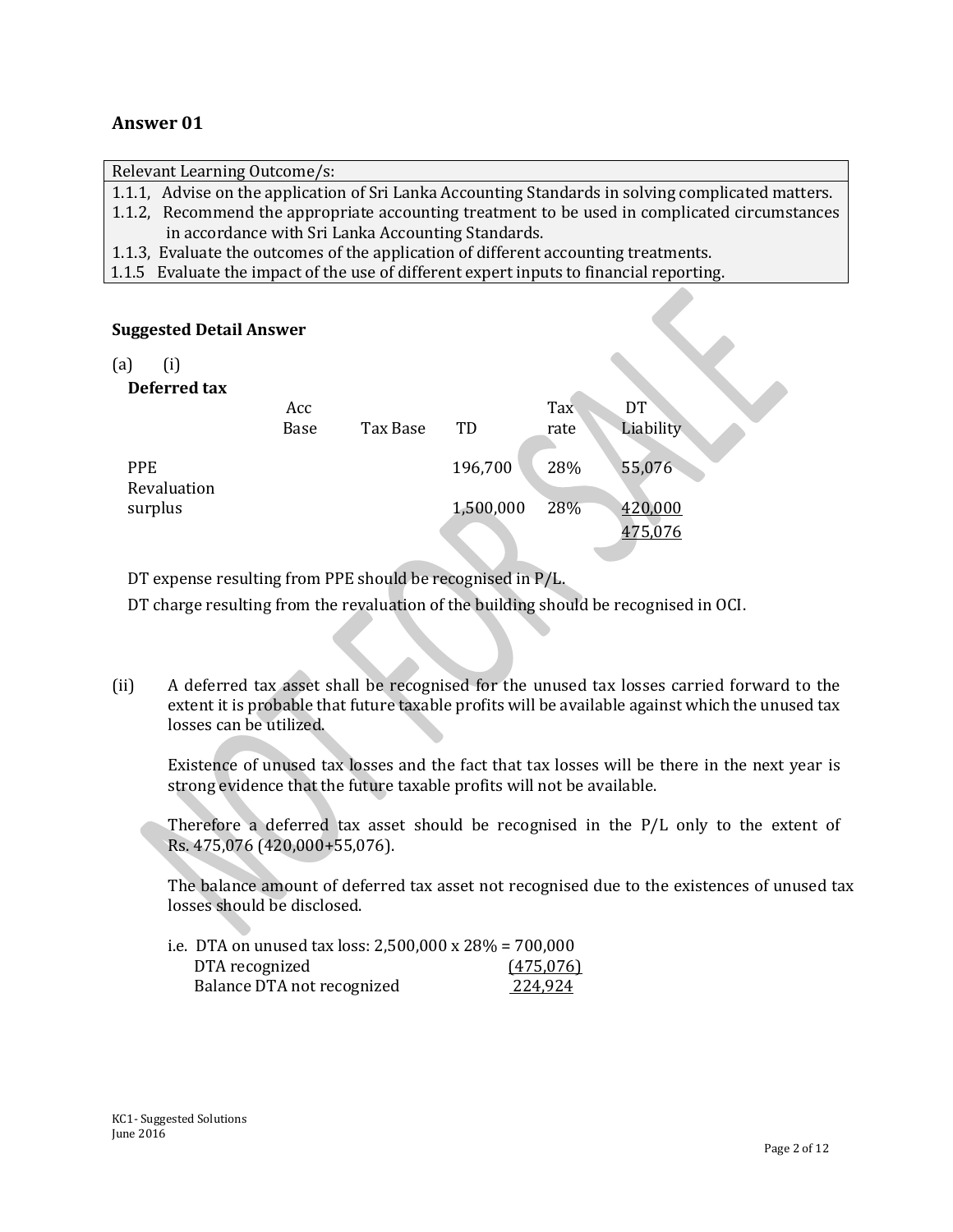## (b) **Sale and Leaseback**

If a sale and leaseback transaction results in an operating lease and if the sale price is above the fair value, the excess over FV shall be deferred and amortised over the period in which the asset is expected to be used.

Sale price Rs. 5.6 mn FV Rs. 5.0 mn Excess Rs. 0.6 mn Rs. 0.6mn to be amortised over 5 years

For 2015/2016 – 600,000/5=120,000 Profit to be recognised in the income statement FV Rs. 5mn Carrying amount Rs. 3.5 mn Profit Rs. 1.5mn Total amount to be recognised in income statement = Rs. 120,000 +1,500,000 Rs. 1,620,000 Deferred income = Rs.600,000 - 120,000 Rs. 480,000

## (c) **Building classified as held for sale**

If an entity has classified an asset as held for sale, but criteria in paragraphs 7-9 in SLFRS 5 are no longer met, the entity shall cease to classify the asset as held for sale.

Since it is highly unlikely that the buyer will purchase the building as agreed initially and directors have decided to use that building for the company's business, the company should cease to classify the building as held for sale.

SLFRS 5 para 27 requires the entity to measure the non-current asset that ceases to be classified as held for sale, at the lower of;

- Its carrying amount before the asset was classified as held for sale adjusted for any depreciation, amortisation, revaluation that would have been recognised had the asset not been classified as held for sale
	- Its recoverable amount at the date of the subsequent decision not to sell

Accordingly, the building should be reflected in the financial statements for the year ended 31 March 2016, at the lower of;

- 1. Carrying amount had it not been classified as held for sale Rs. 11.2 million Cost 1.4.2013 13 mn Accumulated Depreciation 13mn/20\*3 = 1.95mn Carrying amount as at  $31.3.2016$  11.05 mn
- 2. Recoverable value of Rs. 11.5 mn

The lower amount is Rs. 11.05 mn.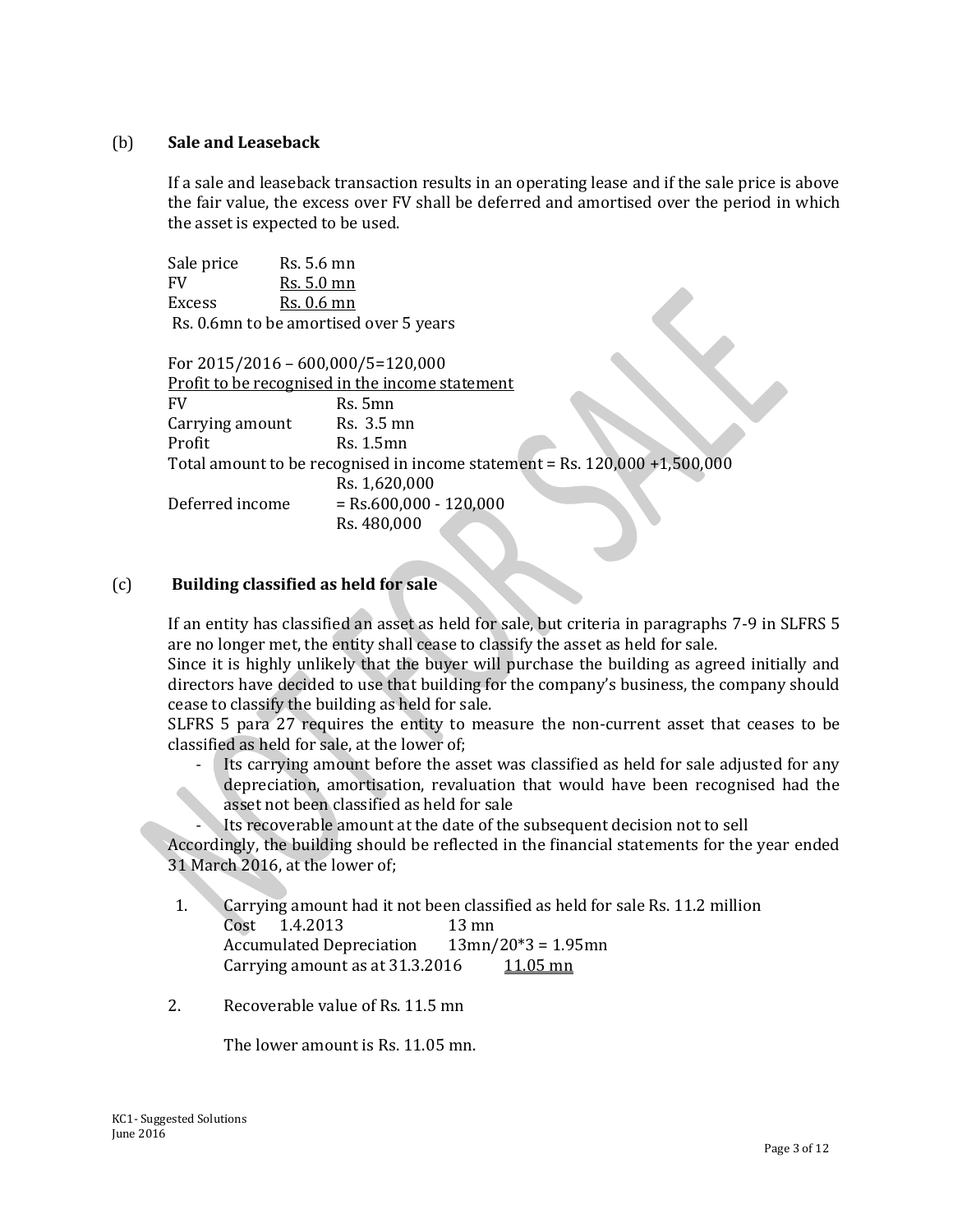Difference between the opening carrying value of Rs. 12 mn and Rs. 11.05 mn (i.e. 0.95 mn) to be recognised in profit or loss.

(d) Events and circumstances may extend the period to complete the sale beyond one year. An extension of the period required to complete a sale does not preclude an asset from being classified as held for sale if the delay is caused by events or circumstances beyond the entity's control and there is sufficient evidence that the entity remains committed to its plan to sell the asset.

Accordingly, even though there are legal restrictions, those will be removed and it is highly likely that the purchase will be made. If the management is still committed to sell, this can be considered as an event/circumstance beyond the management's control. Therefore, the building can be reflected as an asset held for sale.

The building should be continued to be measured at the lower of carrying amount and the fair value less cost to sell. Impairment of Rs. 0.5 mn to be recognized in P/L

Recoverable value 11.5mn Difference (P/L) 0.5mn

Carrying value 12mn (no change from 2015)

**(Total 25 marks)**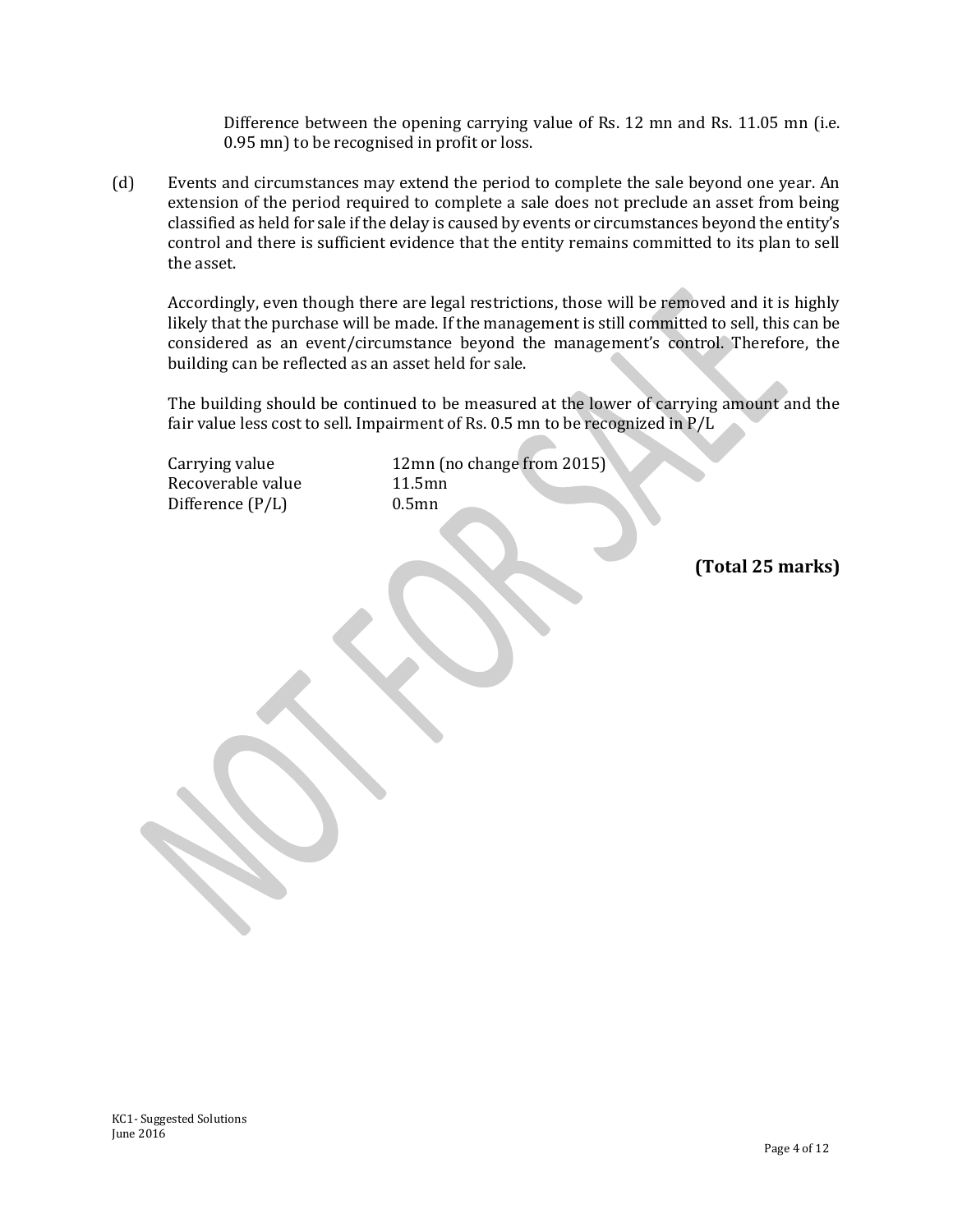## **Answer 02**

Relevant Learning Outcome/s:

- 1.2.1 Apply Sri Lanka Accounting Standards in solving moderately complicated matters.
- 1.2.2 Recommend the appropriate accounting treatment to be used in complicated circumstances in accordance with Sri Lanka Accounting Standards.
- 1.2.3 Demonstrate a thorough knowledge of Sri Lanka Accounting Standards in the selection and application of accounting policies.

## **Suggested Detail Answer:**

(a) The type of share-based scheme that will have to be introduced is a cash-settled-share-based payment scheme.

For **example**, we might grant share appreciation rights to employees, whereby the employees will become entitled to a future cash payment (rather than an equity instrument), based on the increase in the company's share price from a specified level over a specified period of time. Or the company might grant to its employees a right to receive a future cash payment by granting to them a right to shares that are redeemable, either mandatory (e.g. upon cessation of employment) or at the employee's option.

For cash-settled share based payment scheme, the company shall measure services received and liability at fair value of the liability. Until the liability is settled, liability should be remeasured at its FV at the end of the each reporting period and at the date of the settlement. Any changes in FV should be recognised in Profit or loss.

- (b) (i) By retaining responsibility for recoverability of the assigned debtors, the company has not transferred substantially all risks and rewards of ownership of the transferred debtors. Therefore the company should continue to recognise the transferred debtors as assets. The amount received of Rs. 27.5 mn to be recognised as a liability.
	- (ii) If the bad debts risk is transferred, then it can be considered as significant risks and reward are transferred.

The carrying amount of the receivables can be derecognised. The loss of Rs. 2.5 mn (30-27.5) to be recognised in profit or loss**.**

(c) As per LKAS 40, if an entity has previously measured an investment property at FV, it shall continue to measure the property at FV until disposal (or until the property becomes owner occupied property or the entity begins to develop the property for subsequent sale in the ordinary course of the business) even if comparable market transactions become less frequent or market prices become less readily available**.**

Therefore the company cannot change the accounting policy for investment property from the FV model to cost model.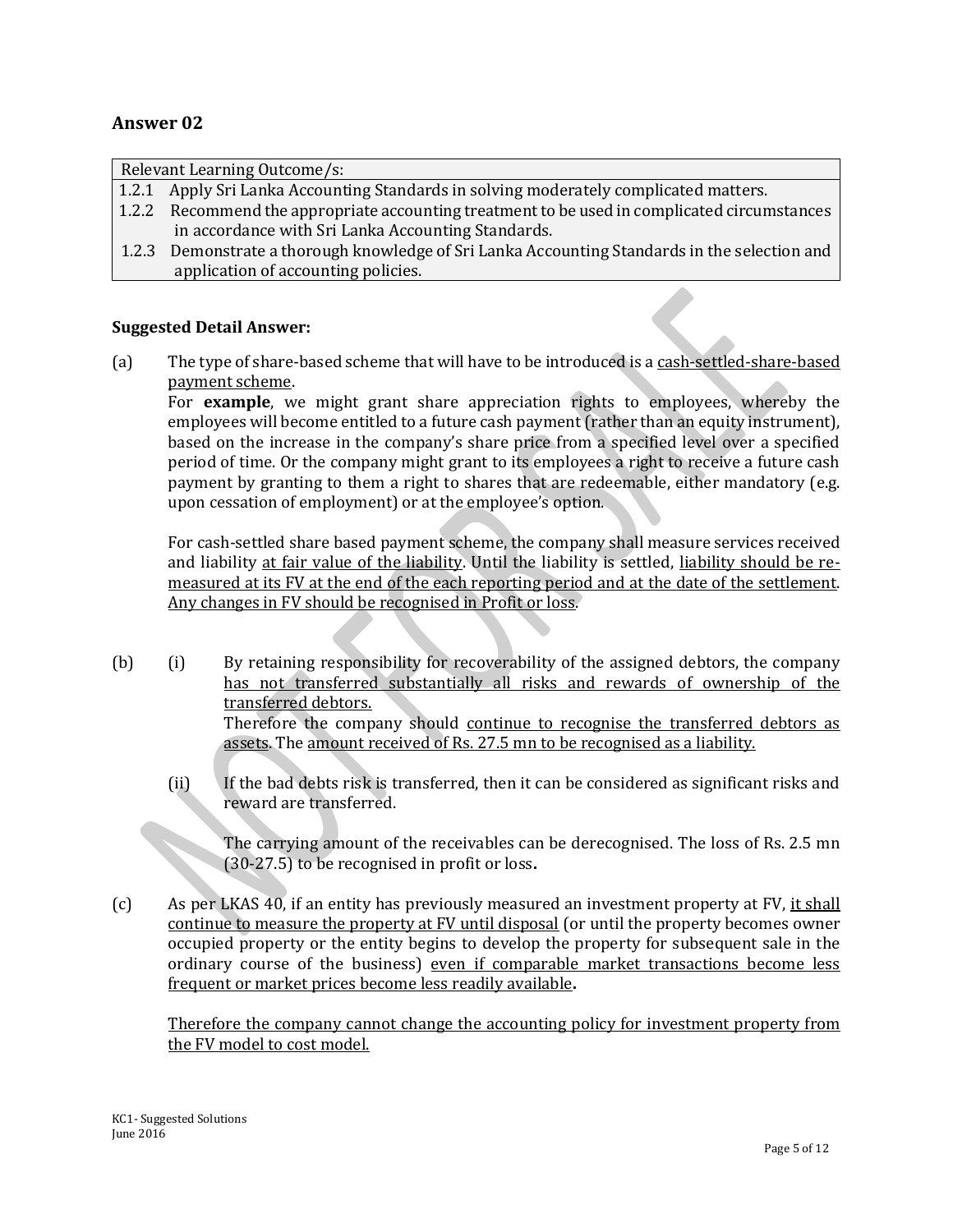LKAS 08 requires a change in accounting policy if it is required by another SLFRS or if the change will result in financial statements that are more reliable. It is highly unlikely that changing the accounting policy from the FV model to cost will result in more reliable financial statements.

(d) As per SLFRS 10, consolidated financial statements should be prepared using uniform accounting policies for like transactions and events in similar circumstances.

If a member of a group uses accounting policies other than those adopted in the consolidated financial statements, appropriate adjustments should be made to that group member's financial statements in preparing consolidated financial statements**.**

Accordingly, DocMed should estimate the revalued amount for the building for preparing consolidated financial statements**.**

The other subsidiary should estimate the revalued amount for both land and building for the purpose of consolidation.

**(Total 25 marks)**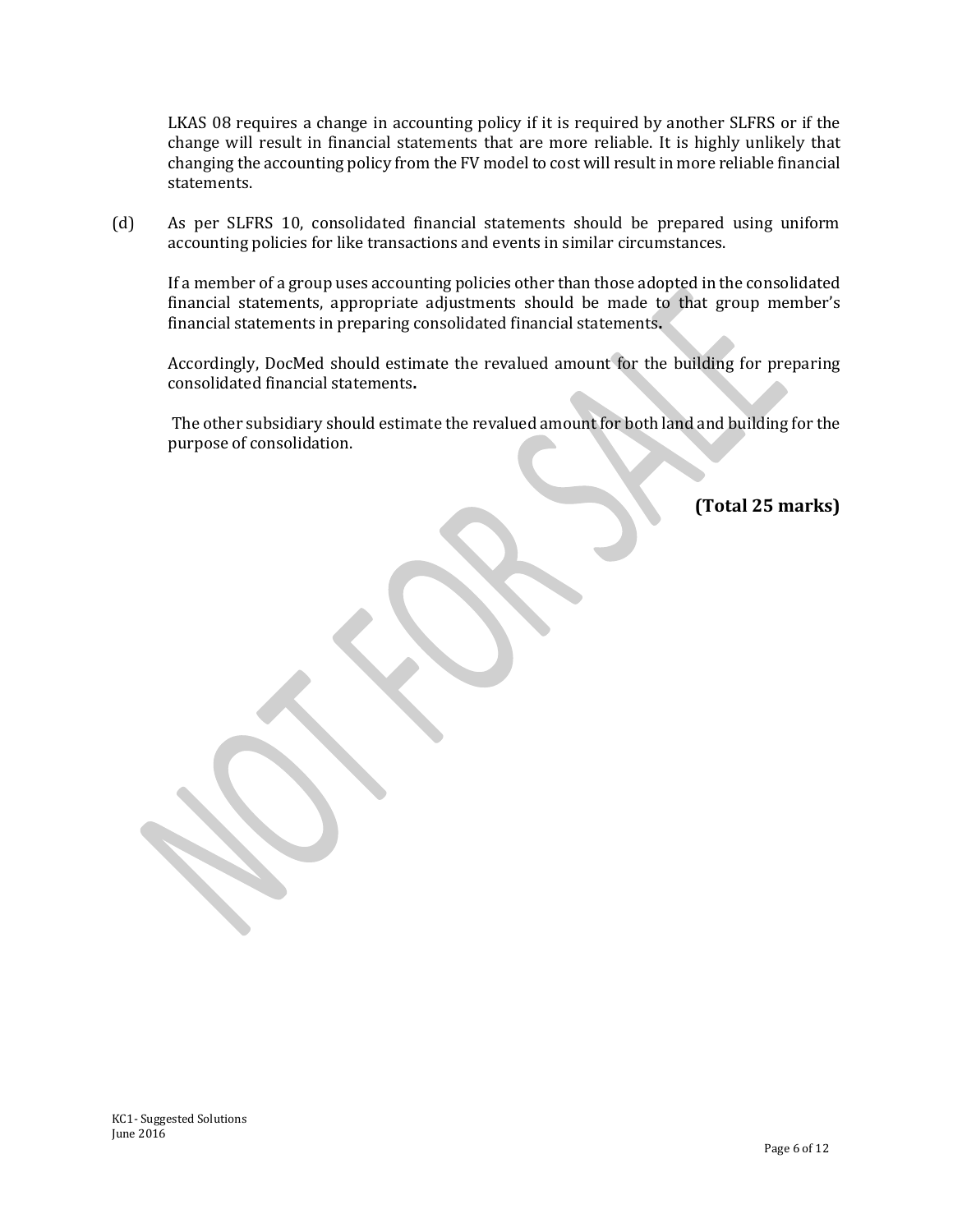## **Answer 03**

|       | Relevant Learning Outcome/s:                                                                |
|-------|---------------------------------------------------------------------------------------------|
| 2.1.1 | Compile consolidated financial statements for a group with more than two subsidiaries,      |
|       | sub-subsidiaries or foreign subsidiaries.                                                   |
| 2.1.2 | Recompile a consolidated set of financial statements, post-acquisition, merger or           |
|       | divestment.                                                                                 |
| 3.1.1 | Evaluate the reasonableness of financial statements relative to the actual financial status |
|       | of an entity.                                                                               |
| 4.1   | Corporate governance and sustainability reports including integrated reporting              |
| 5.1   | Recent ethical issues                                                                       |

## **Suggested Detail Answer:**

| <b>Suggested Detail Answer:</b>                              |            |           |             |                  |           |                      |                |                |            |
|--------------------------------------------------------------|------------|-----------|-------------|------------------|-----------|----------------------|----------------|----------------|------------|
|                                                              |            |           |             |                  |           |                      |                |                |            |
|                                                              |            |           |             |                  |           |                      |                |                |            |
| (a)                                                          |            |           |             |                  |           |                      |                |                |            |
| <b>RPE Group</b>                                             |            |           |             |                  |           |                      |                |                |            |
| <b>Consolidated Statement of Financial Position (Rs'000)</b> |            |           |             |                  |           |                      |                |                |            |
| As at 31 March 2016                                          |            |           |             |                  |           |                      |                |                |            |
|                                                              |            |           | Adjustments | <b>BBB</b> rated |           | 50% disposal Futures |                | Contract with  |            |
| Non current assets                                           | Parent     | CAL       | Goodwill    | Debt instrument  |           | of RPS               | Contract       | Car Mart (Pvt) | Group      |
| Property, plant and equipment                                | 8.776.683  | 494,250   | 45,000      |                  |           | 717,492              |                |                | 8.598.441  |
| <b>Investment Properties</b>                                 | 680,000    |           |             |                  |           |                      |                |                | 680,000    |
| Intangible assets                                            | 67,258     | 52,500    | 2,500       |                  |           |                      |                |                | 122,258    |
| Goodwill                                                     |            |           | 25,385      |                  |           |                      |                |                | 25.385     |
| <b>Investment in Associate</b>                               |            |           |             |                  |           | 150,000              |                |                | 150,000    |
| Prepayments                                                  | 87,825     |           |             |                  |           |                      |                |                | 87,825     |
| Other Non Current Assets                                     | 119,726    |           |             |                  |           |                      |                |                | 119,726    |
| <b>Current Assets</b>                                        |            |           |             |                  |           |                      |                |                |            |
| Inventory                                                    | 474,378    | 386.500   |             |                  |           | 57,135               |                |                | 803,743    |
| Trade and other receivables                                  | 929,611    | 65,780    | 300,000     |                  |           | 12,390               |                | $-16200$       | 666,801    |
| Prepayments                                                  | 34,981     | 6,000     |             |                  |           |                      |                |                | 40,981     |
| Other Financial Assets                                       | 3,328      |           |             |                  |           |                      |                |                | 3,328      |
| Cash and cash equivalents                                    | 1,628,186  | 48,520    |             |                  |           | 3,000                |                |                | 1,673,706  |
|                                                              |            |           |             |                  |           |                      |                |                |            |
| Total Assets                                                 | 12,801,976 | 1,053,550 | 227,115     |                  |           | 640,017              |                | 16,200         | 12,972,194 |
|                                                              |            |           |             |                  |           |                      |                |                |            |
| <b>Equity and liabilities</b>                                |            |           |             |                  |           |                      |                |                |            |
| <b>Equity</b>                                                |            |           |             |                  |           |                      |                |                |            |
| Stated capital                                               | 3,285,000  | 50,000    | 50,000      |                  |           |                      |                |                | 3,285,000  |
| Reserves                                                     | (338, 325) |           |             |                  |           |                      |                |                | (338, 325) |
| <b>Revaluation Reserve</b>                                   | 72,958     |           |             |                  |           | (1/2)                |                |                | 72,958     |
| Retained earnings                                            | 3,652,568  | 229,575   | 229,575     |                  | $-12,274$ | 66,281               | $-2500$        | $-16200$       | 3,555,313  |
|                                                              |            |           |             |                  |           |                      |                |                |            |
|                                                              |            |           |             |                  |           | (1/2)                |                |                |            |
| Non Controliing Interest                                     | 155,857    |           | 18,000      |                  |           | 45,000               |                |                | 128,857    |
| <b>Non Current liabilites</b>                                |            |           |             |                  |           |                      |                |                |            |
| Interest Bearing Loans and Borrowing                         | 994,000    |           |             | 140,000          |           |                      |                |                | 854,000    |
| 8% cumulative preference shares                              |            | 350,000   |             |                  |           |                      |                |                | 350,000    |
| Financial Liability at FVTPL                                 |            |           |             | 140,000          | 12,274    |                      |                |                | 152,274    |
| Employee benefit liability                                   | 43,274     | 78,605    |             |                  |           | 45,000               |                |                | 76,879     |
| Deferred tax liability                                       | 601,567    | 123,650   | 1,960       |                  |           |                      |                |                | 727,177    |
| Refundable deposits                                          | 1,228,855  |           |             |                  |           |                      |                |                | 768,855    |
| <b>Current liabilities</b>                                   |            |           |             |                  |           | 460,000              |                |                |            |
| Trade and Other Payables                                     | 2,183,455  | 198,520   |             |                  |           | 23,736               |                |                | 2,358,239  |
| Refundable deposits                                          | 116,930    |           |             |                  |           |                      |                |                | 116,930    |
| Income Tax Payables                                          | 77,877     |           |             |                  |           |                      |                |                | 77,877     |
| Provision for contingent Liability                           |            |           | 4,500       |                  |           |                      |                |                | 4,500      |
| Dividend Payable                                             |            |           | 28,000      |                  |           |                      |                |                | 28,000     |
| Interest Bearing Loans and Borrowin                          | 727,960    | 23,200    |             |                  |           |                      |                |                | 751,160    |
| <b>Derivative Contract</b>                                   |            |           |             |                  |           |                      | 2,500          |                | 2,500      |
|                                                              | 12,801,976 |           | 227,115     | $\sim$           |           | 640,017              | $\overline{a}$ |                | 12,972,194 |
| Total Equity and liabilities                                 |            | 1,053,550 |             |                  |           |                      |                | 16,200         |            |

KC1- Suggested Solutions

June 2016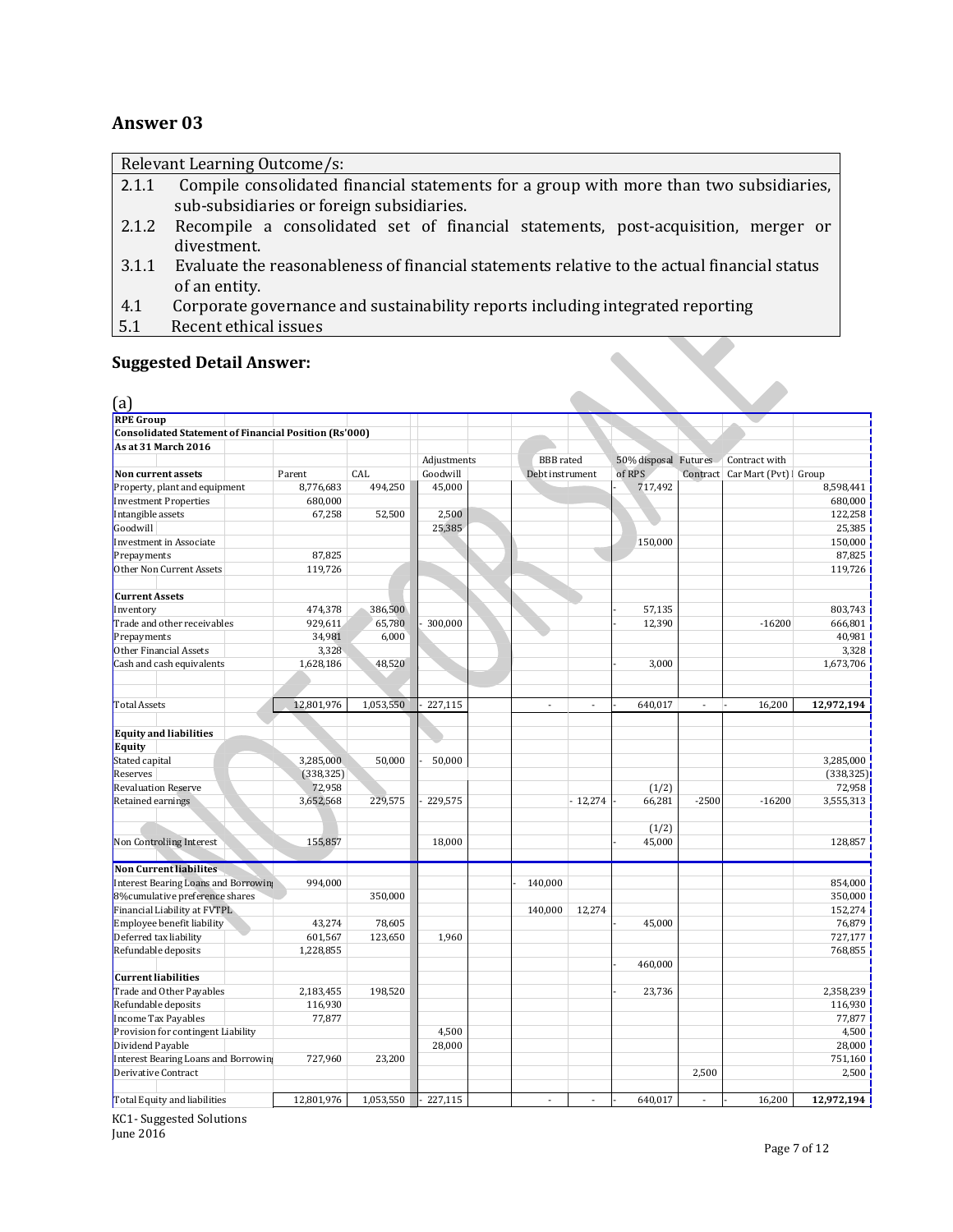| <b>Working 1 - Goodwill Computation</b> |                          |         |
|-----------------------------------------|--------------------------|---------|
|                                         |                          | Rs. 000 |
| <b>Purchase Consideration</b>           |                          | 300,000 |
| $(5000*30\%*Rs.12)$<br><b>NCI</b>       |                          | 18,000  |
|                                         |                          | 318,000 |
| <b>FV of Net Assets</b>                 |                          |         |
| Stated capital                          | 50,000                   |         |
| Retained earnings                       | 229,575                  |         |
| FV increase in license                  | 2,500                    |         |
| Dividend Payable                        | 28,000<br>$\blacksquare$ |         |
| Contingent liability                    | 4,500                    |         |
| FV increase in land                     | 45,000                   |         |
| DT liability                            | 1,960                    | 292,615 |
| $\ast$<br>$(4500*.28)$                  |                          |         |
| Goodwill                                |                          | 25,385  |

\* Assumed that there is a tax impact on the contingent liability.

## **Note:**

Land transferred by RPE to CAL remained within the combined entity after the business combination. No gain or loss on such assets is recognised and should be measured at their carrying amounts immediately before the acquisition date. (para 38 of SLFRS 3) (No adjustment is required as lands are already in RPE's books) If any adjustment is made to the purchase consideration, the relevant marks for purchase consideration and correct goodwill should not be awarded.

Plan to restructure a subsidiary following an acquisition is not a present obligation of the acquiree at the acquisition date. Not a contingent liability.

| Year |   | <b>CF<sub>s</sub></b>               | DR 10.5% | <b>PV</b> |
|------|---|-------------------------------------|----------|-----------|
| 2016 | 1 | 14,000                              | 1        | 14,000    |
| 2017 | 2 | 14,000                              | 0.9050   | 12,670    |
| 2018 | 3 | 14,000                              | 0.8190   | 11,466    |
| 2019 | 4 | 154,000                             | 0.7412   | 114,139   |
|      |   | FV of the liability as at 31.3.2016 |          | 152,274   |

## **Working 2 - Debt Instrument designated as FVTPL**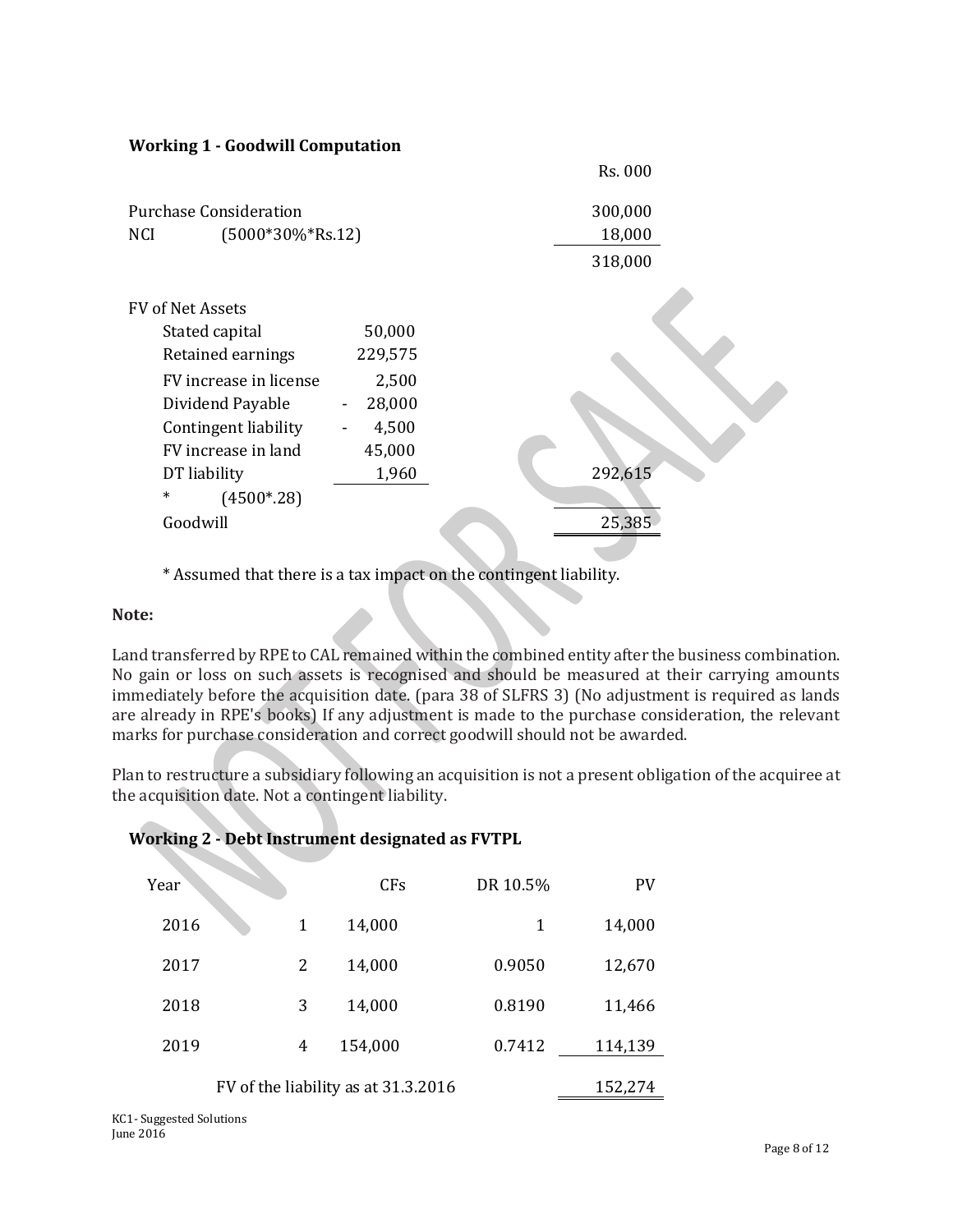| Finance cost for the year is Rs. 14 mn |  |  |  |
|----------------------------------------|--|--|--|
|----------------------------------------|--|--|--|

|      |         | Opening Finance cost | paid |        | FV change | Closing FV |
|------|---------|----------------------|------|--------|-----------|------------|
| 2016 | 140,000 | 14.000               |      | $\sim$ | 1,726     | 152,274    |

## **Working 3 - Divestment of RPT**

| Sale proceeds                       |     | 460,000 |  |
|-------------------------------------|-----|---------|--|
| FV of retained interest - 30%       |     | 150,000 |  |
| <b>NCI</b>                          |     | 45,000  |  |
|                                     |     | 655,000 |  |
| Less:                               |     |         |  |
| Net Assets                          |     | 721,281 |  |
| Goodwill                            |     |         |  |
| Loss from disposal                  |     | 66,281  |  |
| <b>Working 4 - Futures Contract</b> |     |         |  |
| <b>Derivative Contract</b>          |     |         |  |
| Profit or Loss                      | Dr. | 2,500   |  |
| $(Rs.5,700-5,200)*5000$             |     |         |  |
| Financial Liability                 | Cr. | 2,500   |  |

## **Working 5 - Contract with Car Mart (Pvt) Ltd.**

Based on the terms of the contract, RPE is acting as an agent. Therefore, RPE's revenue from this contract is only the commission income.

| Revenue                                                 | Dr. | 18,000 |        |
|---------------------------------------------------------|-----|--------|--------|
| <b>Trade Receivables</b><br>(Reversal of Gross revenue) | Cr. |        | 18,000 |
| Trade receivables                                       | Dr. | 1,800  |        |
| Revenue<br>(Recognition of net revenue/commission)      | Cr. |        | 1,800  |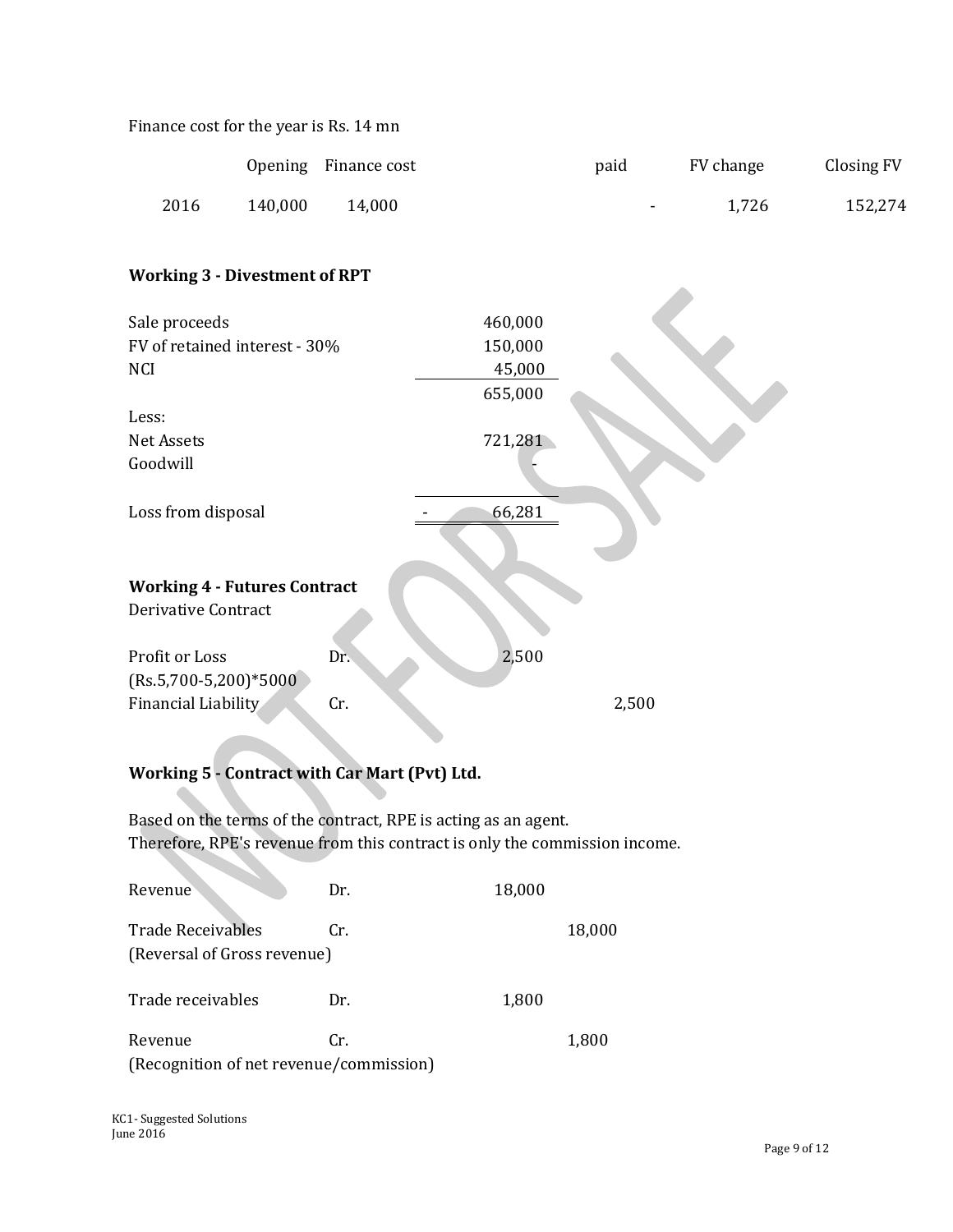(b) Plan to restructure a subsidiary following an acquisition is not a present obligation of the acquiree at the acquisition date. Neither does it meet the definition of a contingent liability. Therefore RPE should not recognise a liability for restructuring cost as part of allocating the cost of combination. Recognising a provision as suggested by Sanath results in creative accounting. RPE cannot setup a provision for restructuring the subsidiary and then release this to P&L in subsequent periods to smooth the profit.

If the Finance director were to accept Sanath's instruction for creative accounting it's a breach of integrity (i.e. that he Finance director is honest in his professional conduct). That also displays lack of <u>objectivity</u> i.e. the requirement that an accountant should not allow bias, conflict of interest or influence of others to override professional judgment objectivity becomes more relevant if the finance director would benefit from the manipulated profit figure. The Finance Director should behave professionally and display professional competence and due care (that he must comply with applicable professional standards and regulations).

(c) (i) There should be a clear division of responsibilities at the head of the company, which will ensure a balance of power and authority, such that no one individual has unfettered powers of decision making.

> A decision to combine the posts of chairman and CEO in one person should be justified and highlighted in the Annual Report.

> In the event the chairman and the CEO is the same person, non-executive directors should comprise a majority of the board.

## (ii) **Role of the Chairman**

As the person responsible for running the Board, the chairman should preserve order and facilitate the effective discharge of Board function.

The Chairman should conduct Board proceedings in a proper manner and ensure that:

- effective participation of executive and non-executive directors is secured all directors are encouraged to make an effective contribution
- a balance of power between executive and non-executive directors is maintained
- the views of directors on issues under consideration are ascertained
- the Board is in complete control of the company's affairs and alert to its obligations to shareholders and other stakeholders.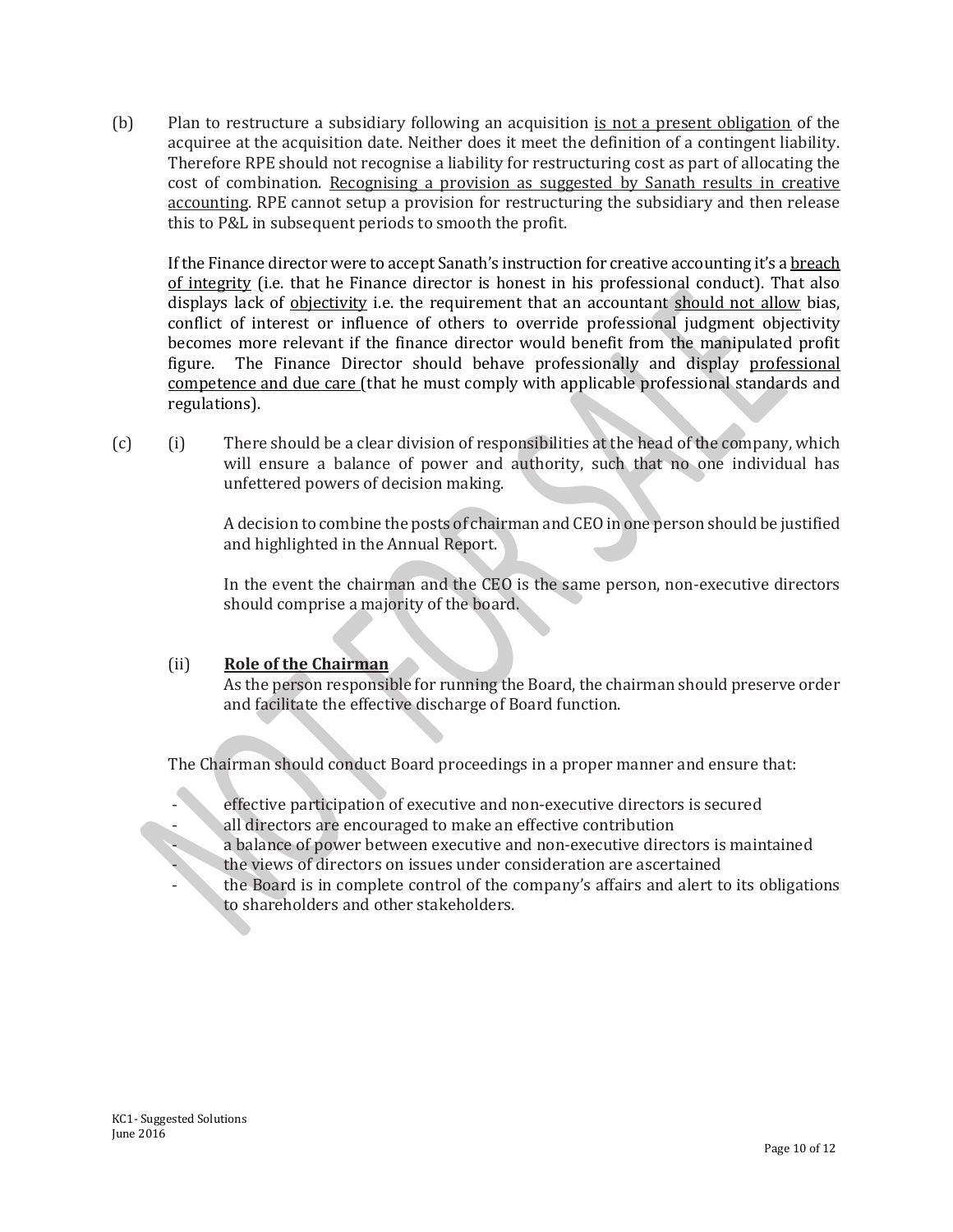(d)

## **Revenue increase 15%**

## Possible Reasons

Even though the sharp drop in crude oil prices has exerted downward pressure on LPG its clear that the company had been able to increase revenue through increase in demand at reduced prices.

The company taking several initiatives to enhance product availability throughout the island

Increase consumption due to the increase in per capita from \$ 3625 to \$3819 which results in changes in lifestyle of urban and rural people.

Initiating different marketing strategies to promote rural communities using LPG instead of other traditional energy sources.

Industry growth in cylinder market by 20% even though the bulk market has reduced.

## **GP increase 59% and GP% increase from 12% to 16%.**

Possible Reasons Revenue growth Reduction in crude oil prices

## **Operating profit increase 25%, OP margin increased from 14% to 15%**

## Possible Reasons

Revenue growth Improved GP margin Possible cost reduction strategies

## **Increase in finance cost 190%**

#### Possible Reasons

Increase in non-current liabilities indicate increase in borrowing possibly for new investments.

## **Increase in PBT by 19%**

Possible Reasons Revenue growth Improved GP margin Bottom line was badly affected due to increase finance costs. However, profit from new investments is yet to realise .

## **Increase NP margin**

Bottom line was badly affected due to increase finance costs. However, profit from new investments is yet to realise. No change in NP margin (i.e, 13%)

Could also be due to marketing costs incurred during the year to improve revenue. Results of such initiatives may realise next year.

**(Total 50 marks)**